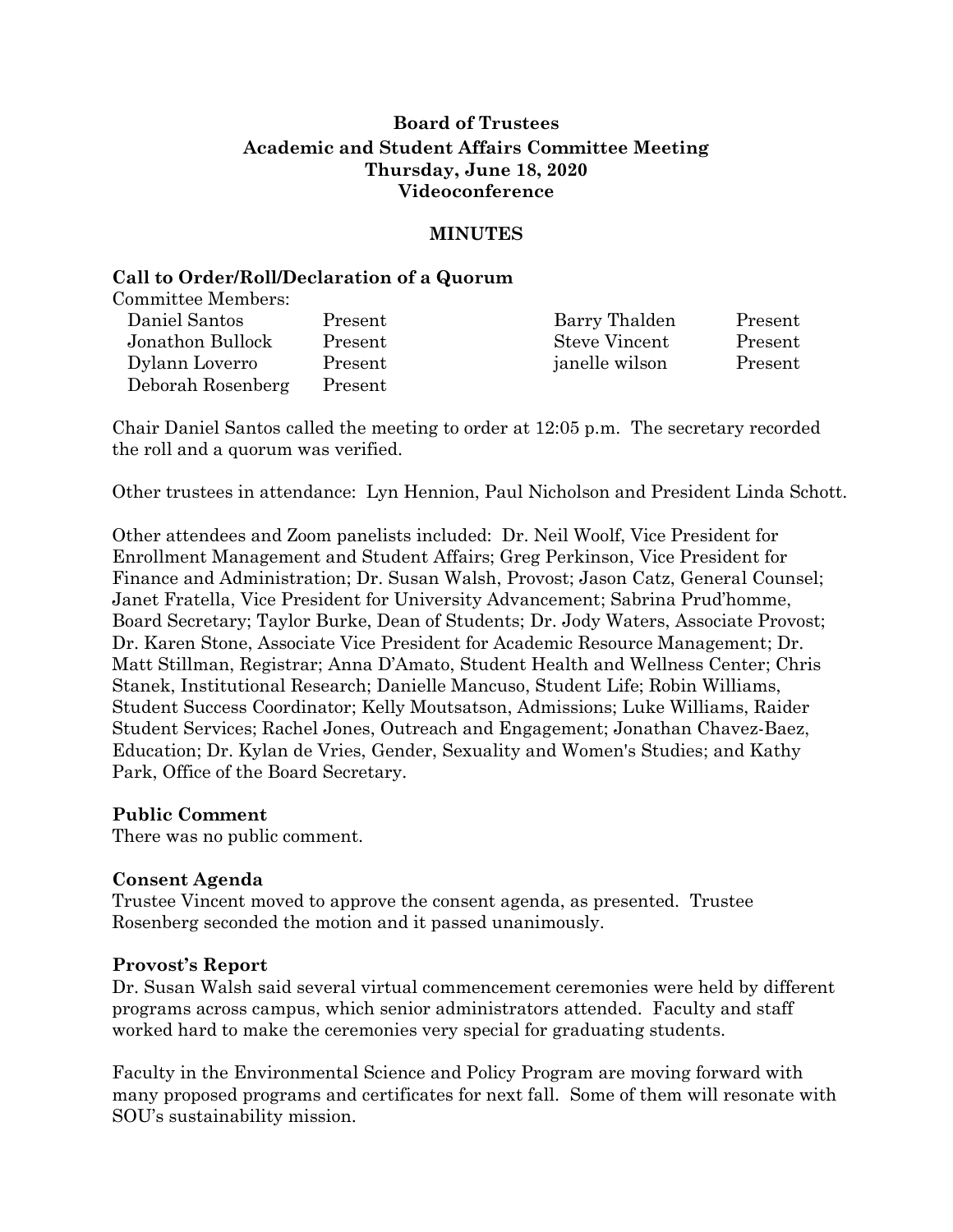Following up on a conversation started last fall with students on an ethnic studies minor, Dr. Walsh said the proposal has not moved forward yet but she is hoping it will next year. Regarding efforts to transform general education, Dr. Walsh said work will continue through the summer into the next academic year and a new curriculum will be implemented in the fall of 2021.

### Provost's Council Update

Dr. Walsh said the Provost's Council continues to meet 1-2 times per week. The council serves as a conduit for folks to come together and stay in touch. The institutions are closely tracking each other regarding procedures and compliance with COVID-19 related guidelines. Except for OIT [at the time of this report], the institutions are on track for starting the fall term as scheduled and in person or modified in person, with a pivot to remote learning at Thanksgiving break.

Dr. Walsh mentioned discussions regarding the increased oversight authority the governor has assigned to the HECC regarding issues related to COVID-19 rulemaking, oversight and compliance. The hope is that the HECC will continue to be consultative as it fulfills this role.

## CARES Act Funding Distribution

Dr. Walsh said students are receiving \$1.7 million in CARES Act funding, which Dr. Neil Woolf is monitoring through financial aid. Another \$2.88 million will go to the university and must be spent in restricted ways, such as professional development for faculty to be ready with the best pedagogy for academic experiences for students and faculty.

#### Other General Updates

Provost Walsh said the open positions that have been frozen will be reviewed on July 1. The search for the university librarian was suspended; Dale Vidmar will serve as the interim librarian until the position is filled permanently.

## **Vice President's Report**

Enrollment Management Dashboards and Completions Report

Dr. Neil Woolf reviewed the enrollment drivers website and highlighted some of the spring numbers. Headcount was down by 657 students (15.4 percent) and FTE was down 8.9 percent. Those figures are very different from those at the start of the spring term, before the transition to remote learning. Resident population was down 15 percent and the nonresident population by 10 percent. About one-third of the international students did not enroll for the spring term. Enrollment of Black/African American students declined by 22 percent; other student groups were much less impacted. Students from California decreased by 12 percent.

Dr. Woolf then turned to the degree completions report. The number of students who applied throughout the academic year decreased but the number of undergraduate degrees conferred increased by 15 (7.6 percent) compared to last year. This has been highlighted to the HECC and other external agencies. There was about a 50 percent increase in Master's degrees conferred.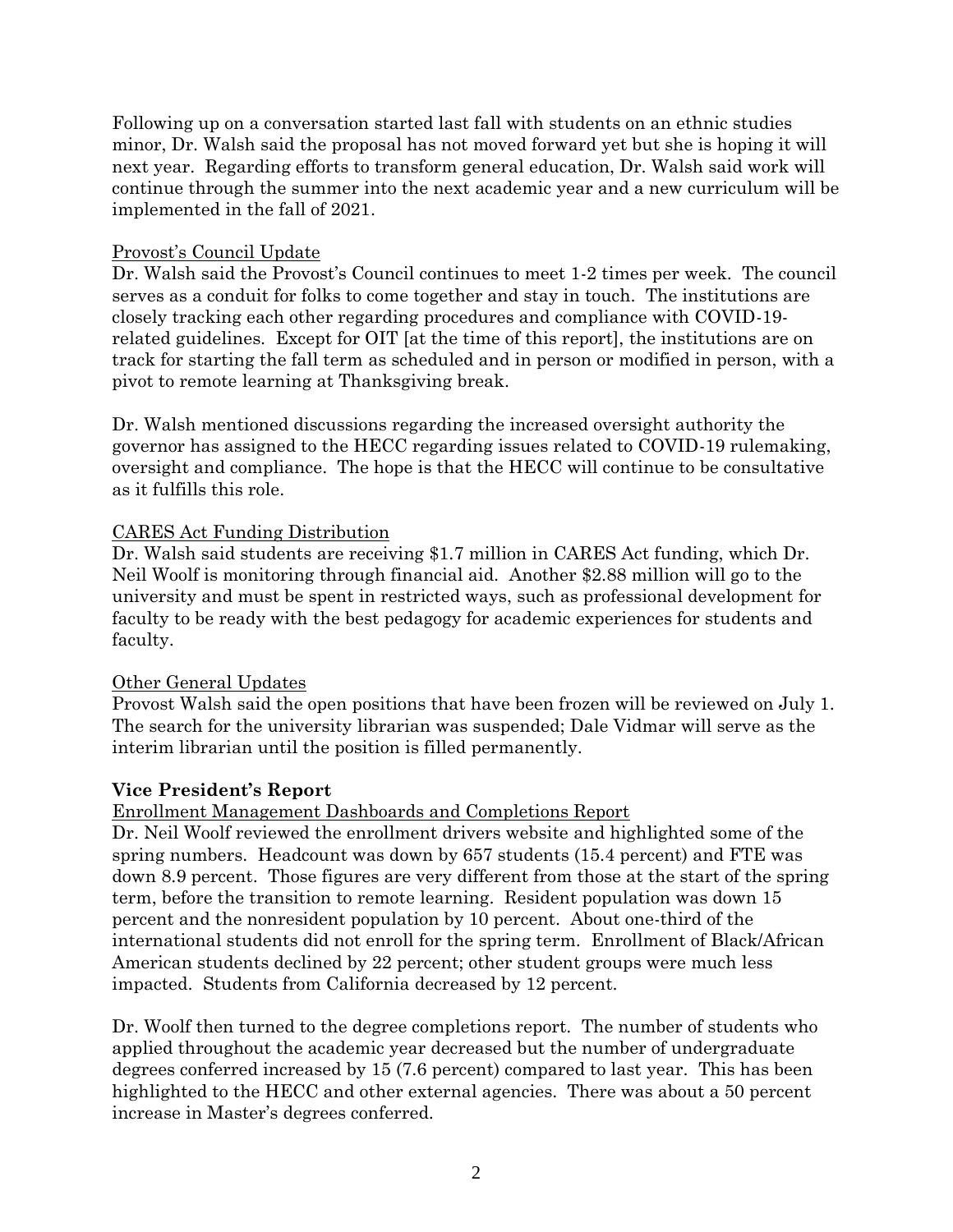### Other General Updates

Dr. Woolf reported that almost half the \$1.7 million in CARES Act funding has been distributed to students to help with costs of COVID-19-related educational expenses (e.g., housing and job-related losses). So far, \$813,450 has been given to 843 students, with a maximum award of about \$1000 each. The balance of the funds is available through the end of the fall term.

He mentioned the diversity scholars program and said efforts are being made to create a more robust scholarship program for students of diverse backgrounds. The awards have increased by 61 percent, up to \$301,000. Responding to Chair Santos' later inquiry, Dr. Woolf confirmed that funds students receive through diversity scholarships are in addition to other financial aid they may be getting. Diversity scholarships are available to new and returning students.

Dr. Woolf said Marvin Woodard and Edward Derr, through Student Life, host "Let's Talk About It" conversations for students to address the deaths of George Floyd and others as well as other incidents of racial unrest; hundreds of participants attended.

Dr. Woolf said, when tuition was increased last year, the administration promised it would set aside dollars through the Tuition Assistance Program for the neediest students. In 2018-2019, \$600,000 was disseminated through that program. In the last year, that amount was increased by \$204,000.

#### Update on Student Spaces in the Stevenson Union

Danielle Mancuso provided an update on the Multicultural Commons Space in the Stevenson Union. The new space was created after consulting with students at four townhall meetings, conducting surveys and addressing questions and concerns. The space incorporates best practices for such spaces to increase student engagement, including open spaces and being able to see within the space but also maintaining privacy. Ms. Mancuso reviewed the construction plans, saying the construction will be completed in September.

#### **Action, Information and Discussion Items**

## Curriculum Approvals (Action)

*Certificate in Holistic Education*, *Certificate in Music Industry* and *Certificate in Sound Design*

Dr. Susan Walsh introduced the agenda item, saying the certificates were discussed in detail at the last committee meeting and are before the committee now for approval. Responding to Trustee Vincent's inquiry about recommendations from faculty regarding items that should be added to required classes, Dr. Jody Waters said all the recommendations from faculty and others were incorporated into the proposals.

Trustee Bullock moved to approve all three certificates. Trustee Rosenberg seconded the motion and it passed unanimously.

#### Raider Registration and Orientation Preview

Taking agenda items out of order, Danielle Mancuso provided an overview of the new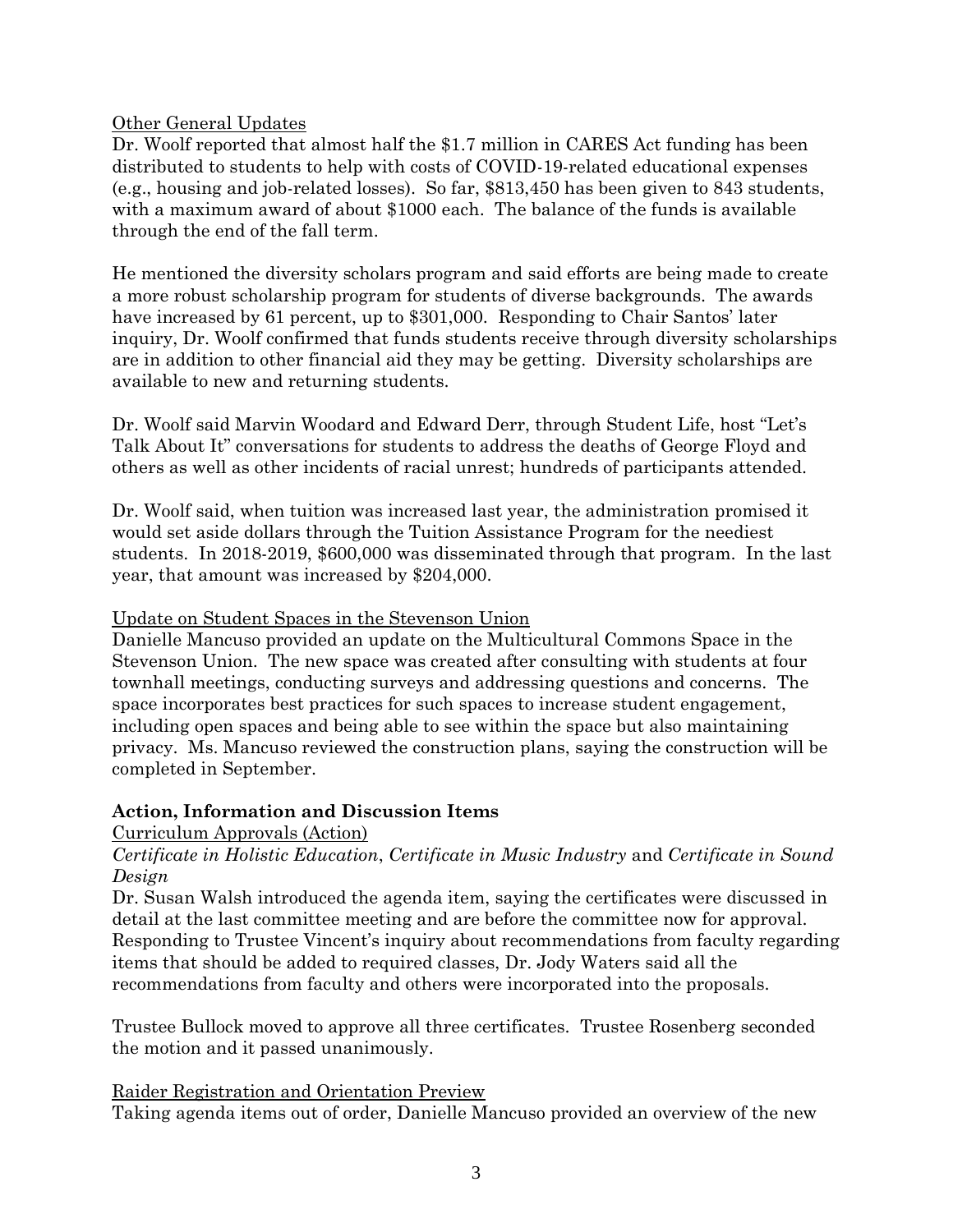online student orientation programs, which disseminate all the information normally provided in person. She said students persist at institutions where they feel valued and included and that have effective orientation programs that connect students to the campus community. There are three online orientation programs for new students: Online Orientation, Raider Registration and New Student Orientation. Ms. Mancuso mentioned some other programs that help ensure a more smooth transition for students, including the American Samoa Program, first year and transfer events, and fall orientation.

#### Update on Academic Operations for Spring and Summer Terms

Rachel Jones mentioned the COVID-19 impacts on the pre-college youth programs and how this summer will be different from previous summers. The Best of the Best Student Art Show was converted to a virtual art show, reaching more people than usual. The ACADEMY and Sea Camp were cancelled while other programs (e.g., Konaway Nika Tillicum and Academia Latina) were converted to virtual events. Ms. Jones said the summer day camps will be scaled back from 50 to 19, with only 8 students in each.

Ms. Jones described the greatest concerns in her office as the physical and emotional health of the program participants and mitigating the disparate impact COVID-19 on underrepresented populations. She said there is also concern over the impacts on SOU [enrollment] pipeline; her office is trying to maintain those connections. There is also the concern regarding the lack of revenue coming in over the summer and the uncertainty of the future. Retaining staff to support student needs is critical, especially for Latin-X and Native American families.

#### Overview of Student Health and Wellness and Mental Health Services

Taylor Burke provided an overview of the work being done to support students' mental health. Students come to SOU with a number of challenges and do not always have skills needed to navigate the college environment successfully. The university must provide the right support at the right time so students can grow and develop.

Ms. Burke discussed the SOU Cares reporting system, which faculty, staff and students use to refer students to support services. She stressed that, in most cases, students decide if and how they want to engage in support services. Ms. Burke reviewed the Cares reports data included in the meeting materials and said this year's numbers will surpass last year's numbers. The Office of the Dean of Students uses a case management approach. When the office receives a case involving a mental health concern, the case manager employs a pragmatic approach to support the whole student and build a support plan.

Ms. Burke said 32 percent of the cases involve student conduct, the rest are SOU Cares which are more personal in nature. The most common conduct concerns are academic misconduct, alcohol- or drug-related violations, noise, and violations of the law. Sanctions imposed are intended to help students develop and persist. The most common sanctions are warnings, educational conversations, case management or mandatory meetings, and reflection or research papers.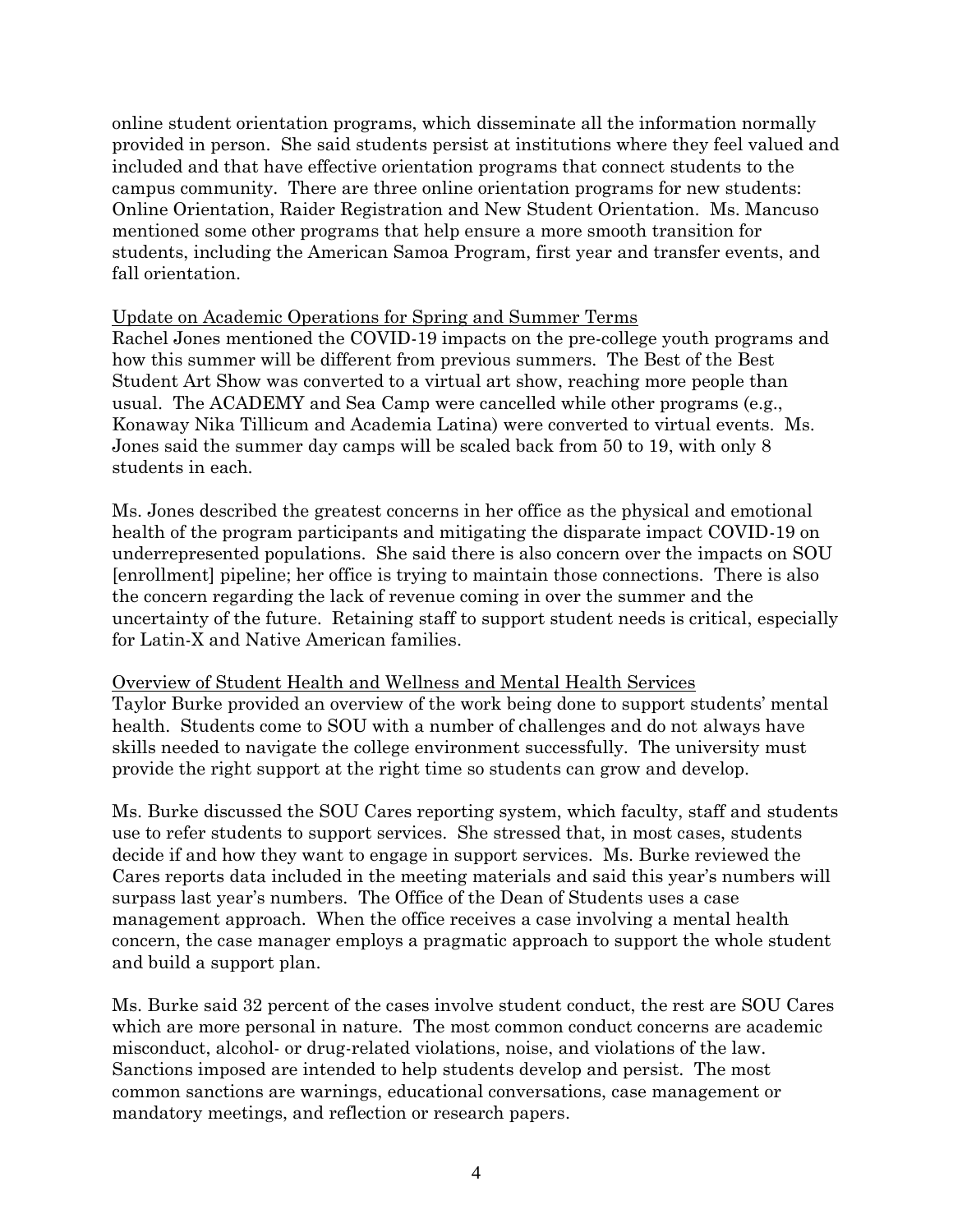Anna D'Amato provided an overview of the mental health and medical services provided at the Student Health and Wellness Center (SHWC), which is basically a primary care office. To accommodate students' current needs, she said the SHWC is in the process of contracting with therapists off campus who are experienced with mental health counseling on issues involving race and racism. She reviewed the health center data, as included in the meeting materials. As a result of COVID-19, the SHWC has seen fewer distinct students for mental health services but has seen the same students more frequently; for medical services, both the number of distinct students and visits declined. The retention rates for students who utilize SHWC services is a little higher than that for the general student population.

Trustee Thalden, Chair Santos and Dr. Woolf expressed their appreciation for the impressive work being done in the Office of the Dean of Students and the SHWC. These efforts, along with those of other staff and faculty, set SOU apart from other universities and show that the well-being of students is a top priority at SOU.

#### Navigate Implementation Update

Luke Williams provided information on student, faculty and staff usage of Navigate, predictive analytics, success markers and future promotions. To improve the current training plan, a centralized, module-based training model has been developed. Mr. Williams later said he will work with ASSOU, faculty, staff and various offices on campus to promote Navigate.

Success markers are courses that are significant to successful academic careers. They are established in coordination with program chairs and help advise students on when to take particular courses. This is expected to be up and running for the fall term.

Robin Williams shared some of her experiences with Navigate as a student success coordinator and said it is currently the main way she is connecting with students. Navigate is being used for the first time to reach out to incoming students and the reception has been very positive.

Responding to Trustee Vincent's and Vice Chair Nicholson's inquiries, Dr. Woolf said the rollout was accelerated, is ahead of schedule, and now includes all students. Mr. Williams said the goal is to have 100 percent of students download and use Navigate.

## COVID-19 Remote Instruction Student Survey, Spring 2020

Dr. Susan Walsh said the student survey was implemented to learn where students' experiences were most positive and most challenging. The results will be used in planning for the upcoming academic year and in faculty professional development. Dr. Jody Waters added the survey was followed by faculty focus groups. The purpose was to learn how the remote learning experience was for faculty and students. The data will be used not only to plan for the fall term but also to enhance instructional ability beyond that. Dr. Waters then discussed the survey results in detail.

Regarding quality of instruction and interactions with faculty, students reported moderate satisfaction and dissatisfaction with remote learning, in general. However,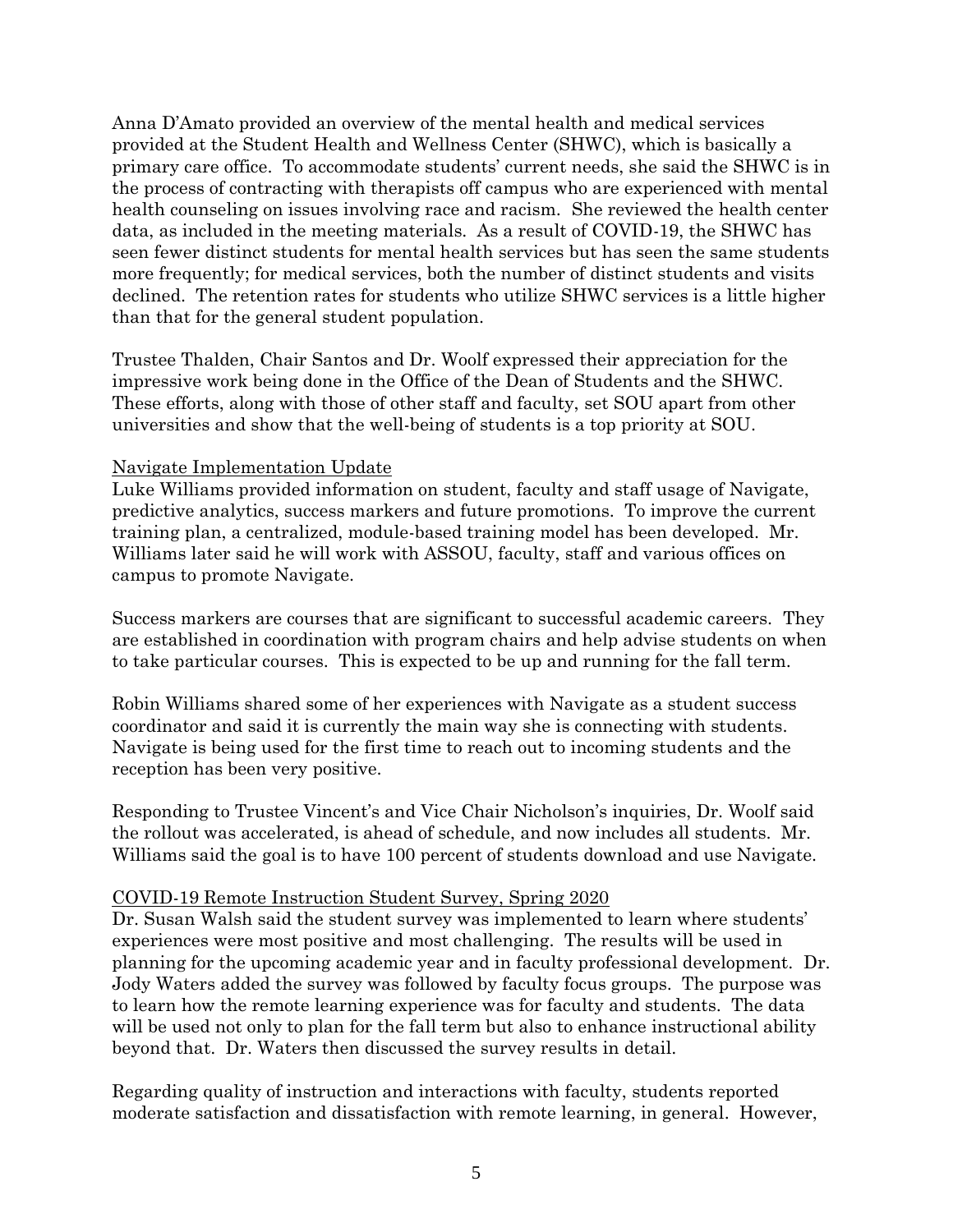students were less satisfied with their interactions with other students and their ability to stay current with their academic work during the term. Students were relatively neutral regarding the adequacy of the resources that were made available to them.

Dr. Waters reviewed the preliminary findings from the faculty focus groups, which focused on resources, student interaction, providing a positive learning environment and student learning. One significant finding was the high degree of emotional support students needed from faculty. Faculty also noted a desire to have a more intentional course design process, Zoom fatigue and a desire to learn more about course management in a remote environment.

Dr. Clay Austin discussed the coordinated effort by the Center for the Advancement of Teaching and Learning and the Provost's Office to provide training and resources to support professional development of faculty.

Trustee Bullock commented that the spring term should be viewed not as an example of remote learning but rather crisis instruction during a global pandemic. He mentioned students' ability to stay engaged in remote learning each day is limited and stressed the need to include in the professional development discussions about the consistency in expectations for learning from course to course.

Trustee Loverro said this was the hardest term she has ever had and shared some of her personal experiences. She found herself spending seven hours each day on coursework and discussed the lack of consistency in faculty and department expectations. Summer will be an opportunity to improve so students will feel like they are getting the product and quality they are paying for come fall.

#### Race Equity at SOU

Introducing this agenda item, Chair Santos said the killing of George Floyd directed more attention in the US and worldwide on racism and social injustice. This is a chance for the committee and the board to have one of many conversations on these issues. He said the committee, the board and the university should not be silent and must be part of the solution; he also referenced the board's proposed resolution on the issue.

Trustee wilson expressed her gratitude to Chair Santos for including this item on the agenda and for always being a voice of reason and aspiration. She mentioned her introduction to the board, during which the importance of equity and the use of an equity lens was discussed. Based on her experience, she thought the equity lens was not being used explicitly and wondered how it could be made a consistent part of the process to guide decisions and discussions and always be kept at the forefront.

Trustee Thalden tied the topic to student retention, saying people of color are most at risk in the group of students not being retained; in distressing times, these students will be disproportionately impacted. SOU needs to make sure these students succeed. His personal belief is that a mentorship program would benefit these students.